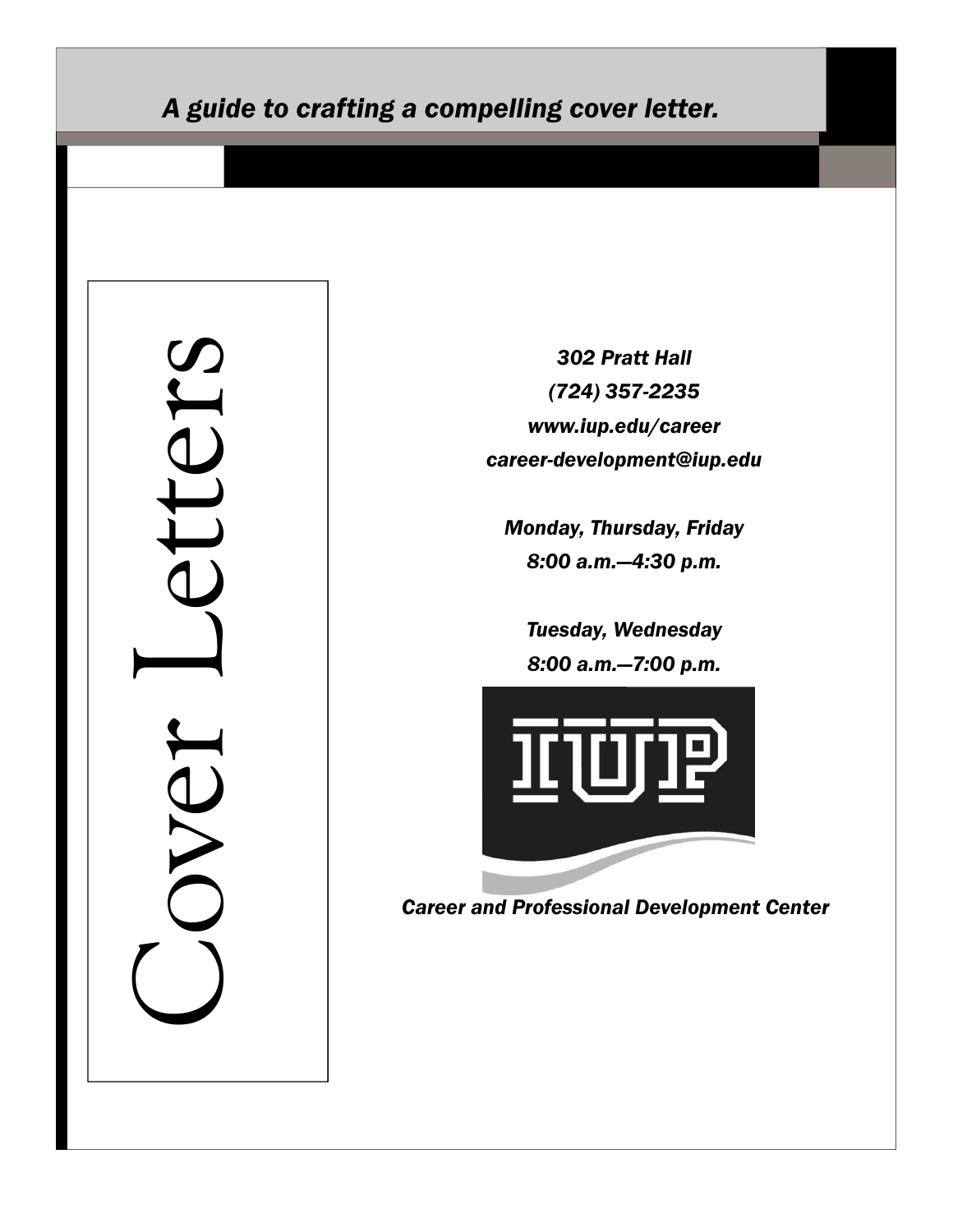### **COVER LETTERS**

The cover letter allows you to expand and elaborate on information contained in your résumé. An effective cover letter is designed for the position to which you are applying. You should always include a cover letter when applying by mail or when hand-delivering your resume to an employer. Use the checklist below to help you develop your cover letter.

| <b>ITEM</b>                                                                                                                                                                                                       |                                  | WHY?                                                                                                                                                    |
|-------------------------------------------------------------------------------------------------------------------------------------------------------------------------------------------------------------------|----------------------------------|---------------------------------------------------------------------------------------------------------------------------------------------------------|
| <b>FORMAT</b>                                                                                                                                                                                                     |                                  |                                                                                                                                                         |
| $\Box$ My cover letter uses an appropriate format for<br>business letters                                                                                                                                         |                                  | Using a standard business letter format gives<br>your cover letter a professional appearance                                                            |
| $\Box$ My cover letter is no more than one page (3-6<br>paragraphs) in length                                                                                                                                     |                                  | It is important to be thorough, but as brief as<br>possible, in your cover letter                                                                       |
| $\Box$ I have ensured my name is spelled the same way as on<br>my resume header. Ex. Mike vs. Michael                                                                                                             |                                  | This keeps your personal brand consistent                                                                                                               |
|                                                                                                                                                                                                                   | <b>CONTENT</b>                   |                                                                                                                                                         |
| $\Box$ The first paragraph states the title of the position<br>and how I learned about it, along with a brief<br>description of my academic background and<br>explanation of why I am a good fit for the position |                                  | This introductory paragraph should get the<br>reader's attention so they want to learn more<br>about you                                                |
| $\Box$ The body paragraph refers the reader to my resume<br>and contains examples from my experience that<br>relate to the qualifications listed for the position                                                 |                                  | This paragraph serves as a marketing tool to<br>"sell" your qualifications and interest                                                                 |
| $\Box$ The final paragraph thanks the reader for<br>considering my application, indicates my interest<br>in an interview, and reiterates the phone number<br>and/or e-mail address where I can be contacted       |                                  | This shows your appreciation for the<br>opportunity and allows you to express your<br>eagerness for moving on to the next step in the<br>hiring process |
|                                                                                                                                                                                                                   | <b>MECHANICS</b>                 |                                                                                                                                                         |
| $\Box$ My cover letter is free of typos, grammatical errors,<br>and misspellings                                                                                                                                  |                                  | This document is not only your first impression,<br>but may also be treated as a writing sample                                                         |
| $\Box$ I have varied my sentence structure so that every<br>sentence does not begin with "I"                                                                                                                      |                                  | Varying sentence structure makes your letter<br>more interesting to read                                                                                |
| $\Box$ I have signed my cover letter in blue or black ink                                                                                                                                                         |                                  | This is often overlooked, but is an important<br>detail                                                                                                 |
|                                                                                                                                                                                                                   | <b>ADDITIONAL</b><br><b>TIPS</b> |                                                                                                                                                         |
| $\Box$ I researched the employer and included relevant<br>research in the letter                                                                                                                                  |                                  | Researching allows you to tailor your cover<br>letter to the employer and position                                                                      |
| $\Box$ I have used the language the employer uses in the<br>job posting to describe my own skills and<br>experience                                                                                               |                                  | This creates the impression of a close match<br>between your qualifications and the<br>requirements for the position                                    |
| $\Box$ I have NOT mentioned deficiencies in my education<br>or experience in my cover letter                                                                                                                      |                                  | This denies the reader an opportunity to<br>eliminate you from consideration                                                                            |
| $\Box$ I have enclosed all other materials requested with<br>my cover letter                                                                                                                                      |                                  | These may include your resume, reference list,<br>transcript, etc.                                                                                      |
| $\Box$ I have kept a copy of each cover letter for future<br>reference                                                                                                                                            |                                  | This serves as a record of your contacts for each<br>position                                                                                           |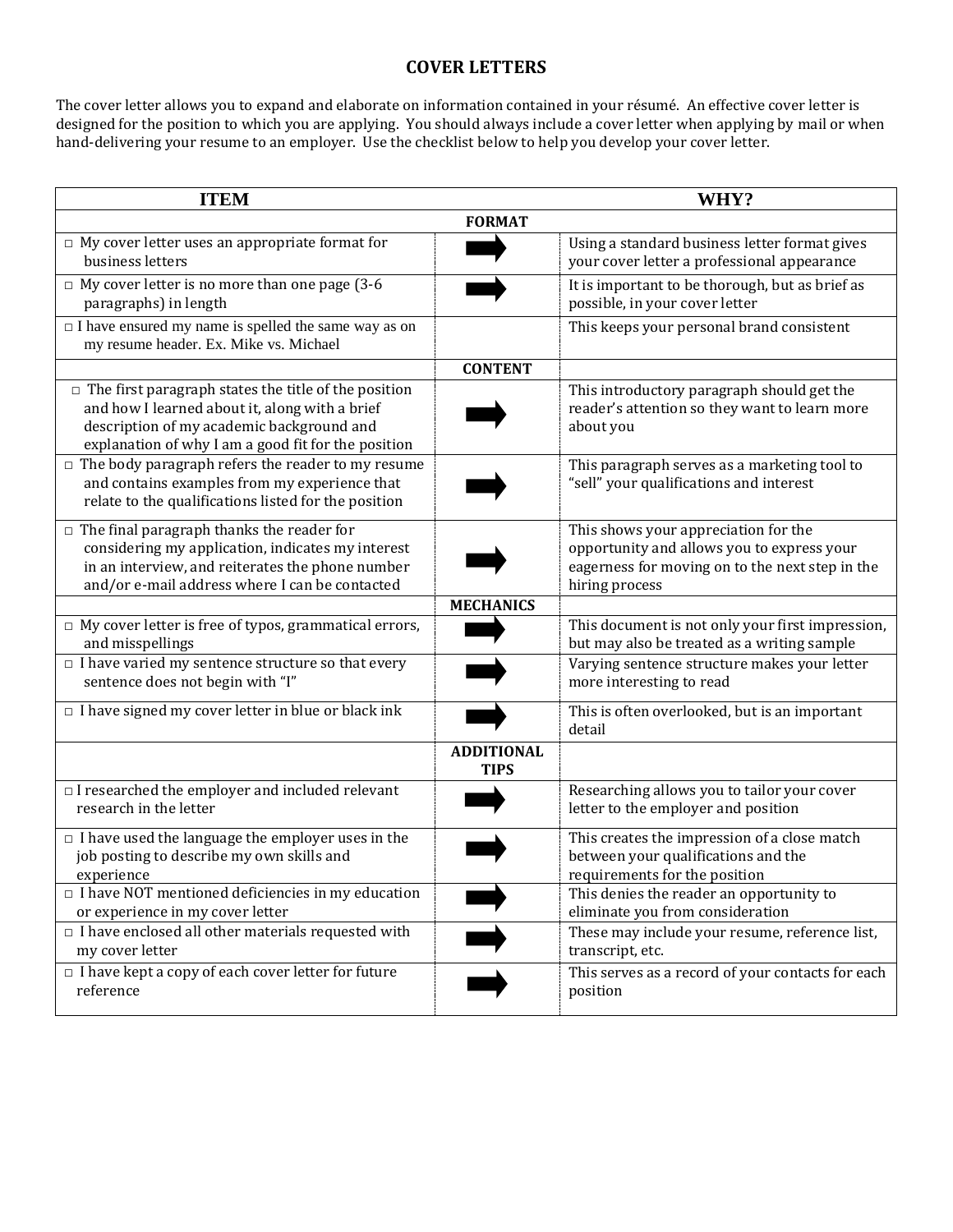Your street address City, State Zip Code

Date (in written out form)

Mr./Ms./Dr. Name Title Name of Organization Street Address City, State Zip Code

Dear Mr. Name:

Introduce yourself by describing your current status and major or background. State where you learned of the organization or opportunity. If you were referred by a particular person, mention them by name. Write a compelling lead-in statement expressing your confidence in being a highly qualified candidate.

Your body paragraphs are essentially your opportunity to provide a sales pitch as to why you are the best fit for this position. Highlight the portions of your resume that relate to the organization or position, without restating your resume word for word. Expand upon one or two points that are most applicable. If possible, use the language that is used in the advertisement or job description to describe your own experience. Mention any personal qualities or characteristics that make you an outstanding candidate for the job. Also make sure you support the skills, experiences, and personal qualities you highlight with examples. You may include a statement referring the reader to the enclosed résumé.

The final paragraph details what you want to happen next (an interview!). Let them know that you look forward to the opportunity to meet them in person. If appropriate, state that you will follow up by phone with the employer during a certain time period. Mention a telephone number and email where you can be reached in the meantime. Thank the reader for taking the time to consider your application.

Closing,

*(Your handwritten signature)*

Type your full name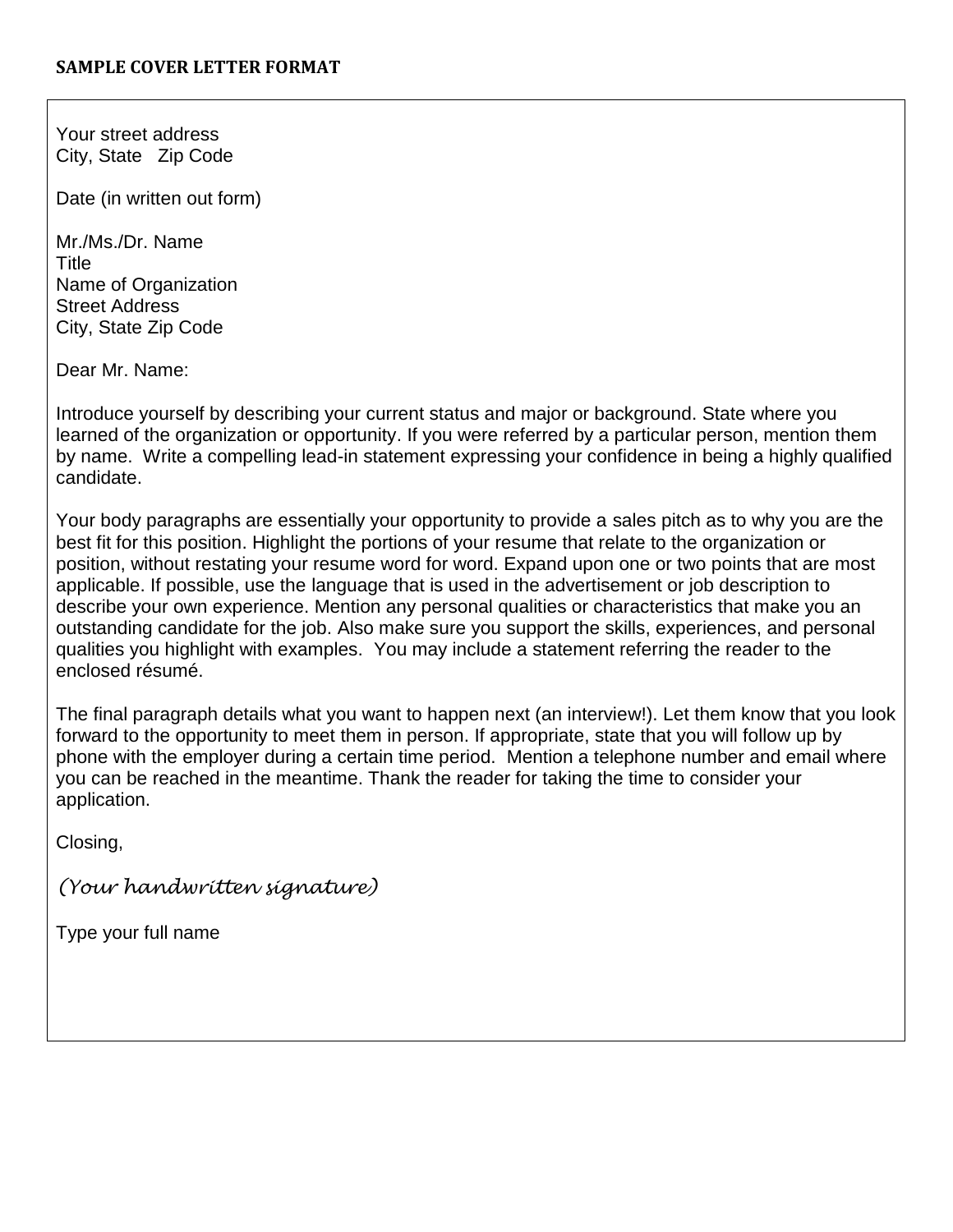#### **SAMPLE COVER LETTER**

# **Alexandra D. Smith**

275 Student Lane • Indiana, PA 15701 • 724-555-8888 (cell) • Alexandra\_Smith@gmail.com *www.linkedin.com/in/Alexandra.D.Smith*

September 15, 2013

Mr. Daniel Perry Executive Producer, 'Blues Clues' NICK JR. 1633 Broadway, 4th Floor New York, NY 10019

Dear Mr. Perry:

As an ardent fan of the 'Blue's Clues' television show, I was pleased to learn of your Executive Production Assistant position through CareerBuilder. I write to express my interest in the position and to submit my resume for your consideration. I will be graduating in December from Indiana University of Pennsylvania with a Bachelor of Science degree in Communication Media.

I offer you experience in production as well as knowledge of early childhood development theory. Through my position as a Production Intern at Children's Television Workshop last summer, I was able to develop a working knowledge of studio techniques and procedures. In addition, my experience working as a temporary receptionist at Fox News enabled me to obtain the administrative experience necessary to work in a busy production environment. Furthermore, I feel that I offer you the "professional demeanor, good judgment, and poise under pressure" that you request in the position description. As a Community Assistant, I learned how to handle delicate situations in a professional, confidential and competent manner. This was exhibited as I encountered situations around mental health, domestic violence, and alcohol violations.

Although I am significantly older than your target audience, I have always loved children's television programming. In fact, I recently downloaded your "recipe" for a recyclable guitar from the Blue's Clues homepage, and utilized a modified version of the recipe as a lesson plan for a course in Elementary Education. As my long-term career goal is to create children's television programs, this position would be a wonderful opportunity for me to gain experience in a supportive setting.

I would welcome the opportunity to learn more about this position and to meet with you in person. Please feel free to contact me via email (Alexandra\_Smith@gmail.com) or phone (724-555-5555) if you require further information or would like to schedule an interview. I appreciate your consideration, and I look forward to speaking with you soon. Sincerely,

Alexandra D. Smith

Alexandra D. Smith

(Adapted from Career Services of University of Pennsylvania)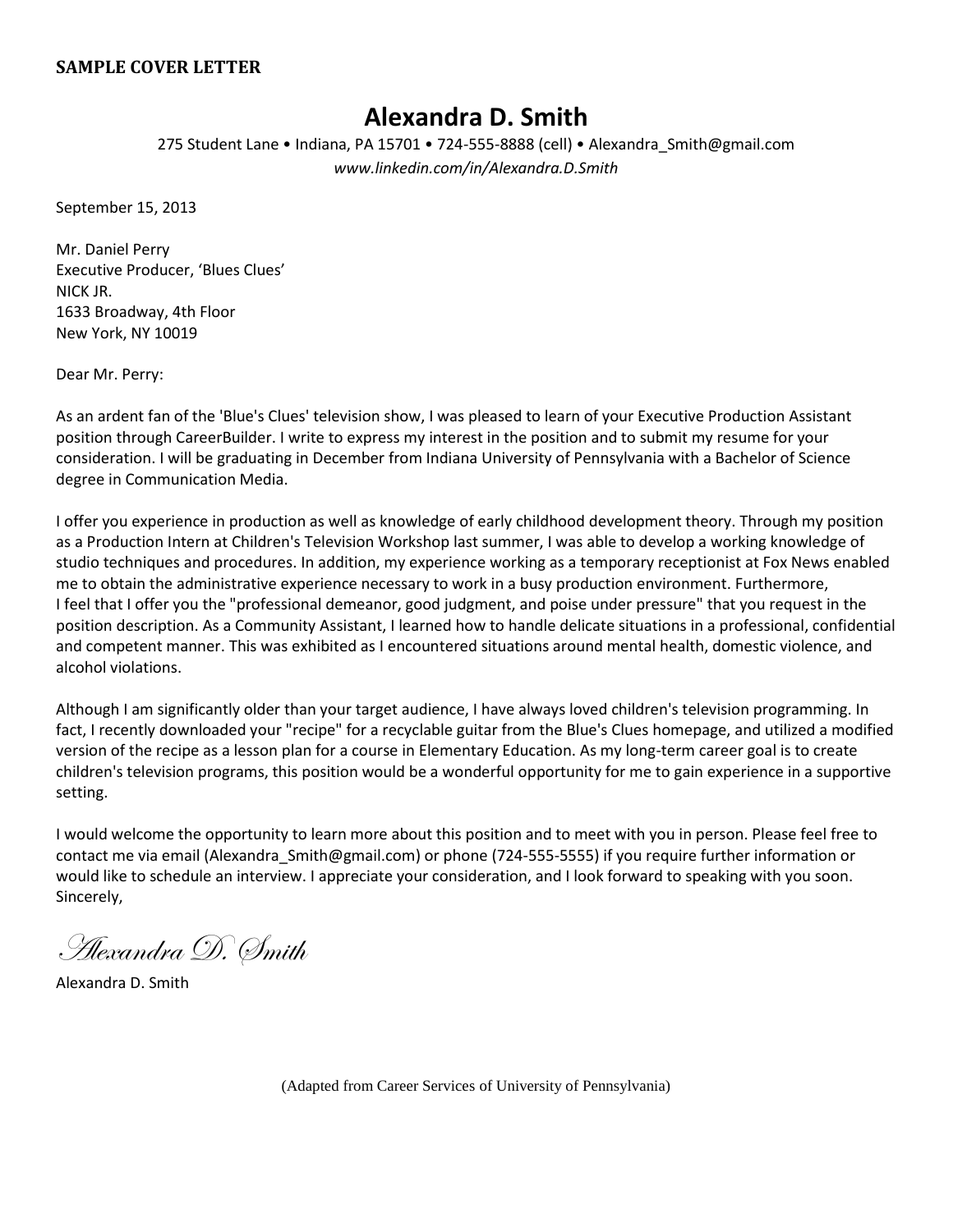### **SAMPLE COVER LETTER**

**KYLE M. JONES** 232 School Street *www.linkedin.com/in/Kyle.M.Jones* kylejones@gmail.com

Indiana, PA 15701 (724) 111-1111

May 1, 2013

Mr. David Smith Non-Profit Organization 100 10th Street Somewhere, FL 34000

Dear Mr. Smith:

I am writing to express my interest in the Non-Profit Organization's Special Outreach Program. As a senior at the Indiana University of Pennsylvania studying history, I was drawn to the Special Outreach Program for its unique approach to social change and by the opportunity to work directly with a non-profit organization while acquiring a better understanding of effective leadership in a socially responsible career.

In both my academic endeavors as well as my extracurricular activities, I have learned to tackle complex problems and reach sound solutions both as an individual decision-maker and as a team member. As the head manager of a studentrun organization at IUP, I have honed my ability to assess a situation or conflict as it arises, decide on a course of action, and evaluate its success in the long term. Whether it is finding opportunities for growth through advertising campaigns or streamlining an inefficient system of assistant managerial tasks, I have pushed myself to find new ideas to manage the daily challenges of overseeing an organization. Likewise, my experience on the democratically-run Executive Board of the "Talking About It" series has taught me an invaluable lesson in teamwork. With no formal hierarchy on the Board, I have learned to impart my own suggestions while taking into consideration the advice and counsel of my peers.

My own experience in the nonprofit sector has provided me with an understanding of the specific challenges the field presents, such as funding, strategy implementation, and longevity. Through my internship at Changing Lives for Good, a small nonprofit in Washington DC, I was not only able to address some of these challenges head-on by researching nonfederal grant opportunities and preparing applications, but also was introduced to the process of program development. As someone who has been exposed to some of the challenges nonprofits seeks help in solving, I am very excited by the opportunity to take an active role in working to identify root causes of systemic problems and learn new skills to develop positive and lasting change.

Ultimately, I see this position as an ideal way to gain a better understanding of the most effective ways of creating sustainable solutions to the critical problems social impact organizations face while improving my own leadership and problem-solving skills. Thank you for taking the time to consider my application. If you would like to contact me, you may contact me by phone (724) 111-1111 or email (kylejones@gmail.com). I look forward to hearing from you.

Sincerely,

Kyle M. Jones

Kyle M. Jones

(Adapted from Career Services of University of Pennsylvania)